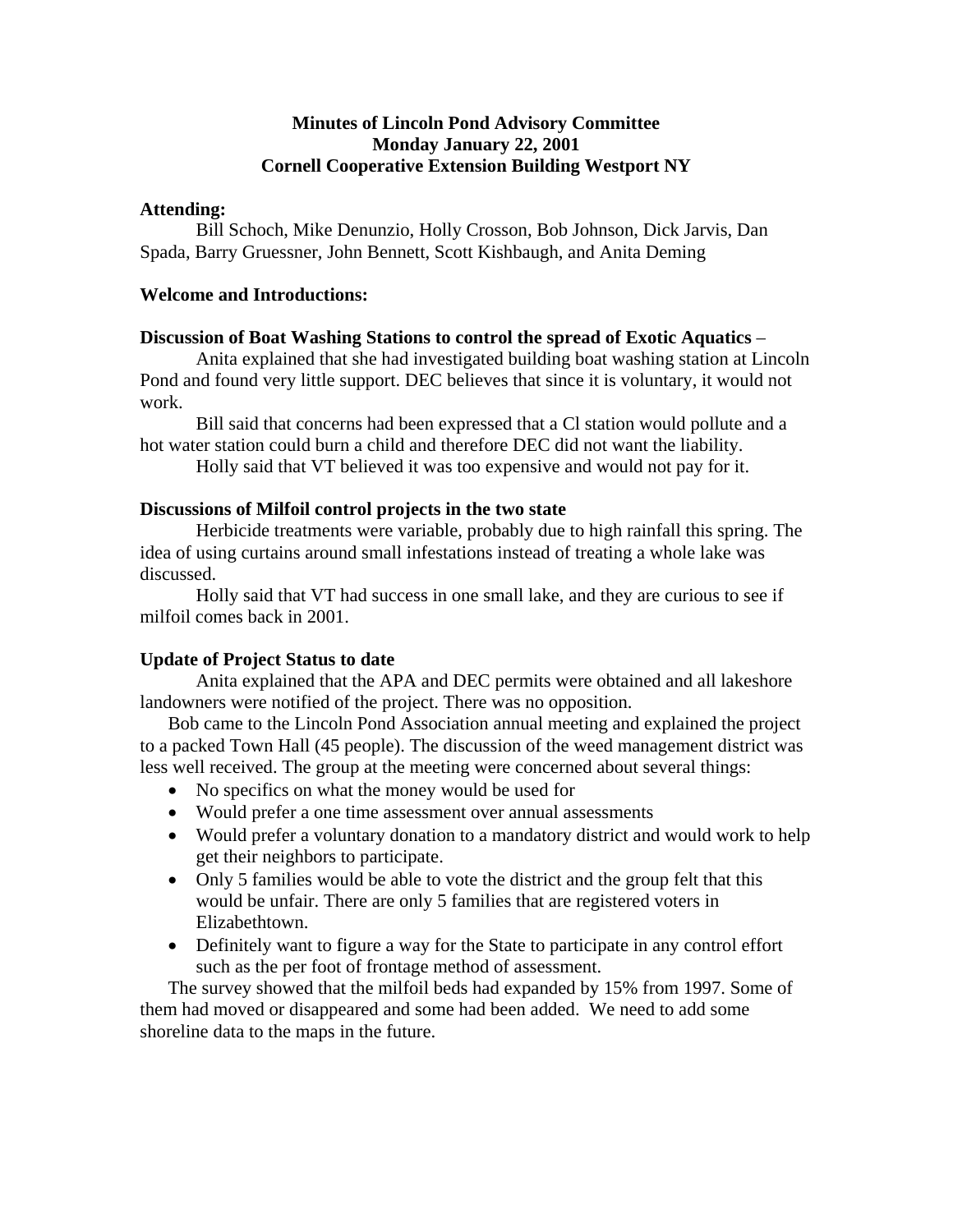#### **Discussion of Acentria augmentation**

 The biomass survey was about the same in each of the sample sites. There was an increase in % DM that was Utricularia in 2000 from 1999.

Bob said that the moths that were released basically disappeared within the first four weeks and by the next observation period. There was an unexplained increase in weevils in the release area. It could be that they found the lush food source and decimated it before the moths could or the moths could have died from shock or something else. He is proposing to release another 20,000. Ten would be in one of the two original release sites and ten could be in site B.

Possible reasons for the failed augmentation:

- Moths were too small at release
- Food source was eaten by weevils
- Moths were put in too late
- Water was too cold or the transport process shocked them
- They were placed too low to the plants

APA felt that we learned what does not work and we should concentrate on what more we need to learn. The weather (cold and rain), method of introduction, and weevil infestation could have contributed to failure.

Scott wants to continue with Lincoln Pond as there is no interest in chemicals or mechanical harvesting to complicate the results.

 Mike believes that there is no down side to another release except money and time of the researchers. This not a new project, and we should not give up with one try. Concern that there is not enough money to continue. Where could we get more?

 Bill said that in fish any one year can not determine results of a study. There is too much variability in nature. We need to continue.

 Barry said that exotic aquatic species control is one of the top 3 priorities for the Basin Program and they would like to see the project continue.

#### **Decisions:**

 Add more moths at EE and a GG site that will be developed in Site B. Keep FF the same to follow any of the  $2<sup>nd</sup>$  generation that may have persisted from the 2000 release. The EE and FF sites will be monitored in 2001 to evaluate any 2001 moth and weevil interactions and effects of herbivory from all herbivores.

Release older/larger moths  $(3<sup>rd</sup>$  and  $4<sup>th</sup>$  instar) and try for an earlier time (mid May).

Consider similar infested mesh bags system of introducing moth caterpillar as was used at Dryden Lake.

Consider other introduction techniques this winter such as taking caterpillars out of the retreats and sprinkling them into the milfoil bed.

 Barry recommended more intensive monitoring early on such as the next day and weekly for the first month. Maybe we could get volunteer tip samplers to help take the samples and send them to CU for analysis.